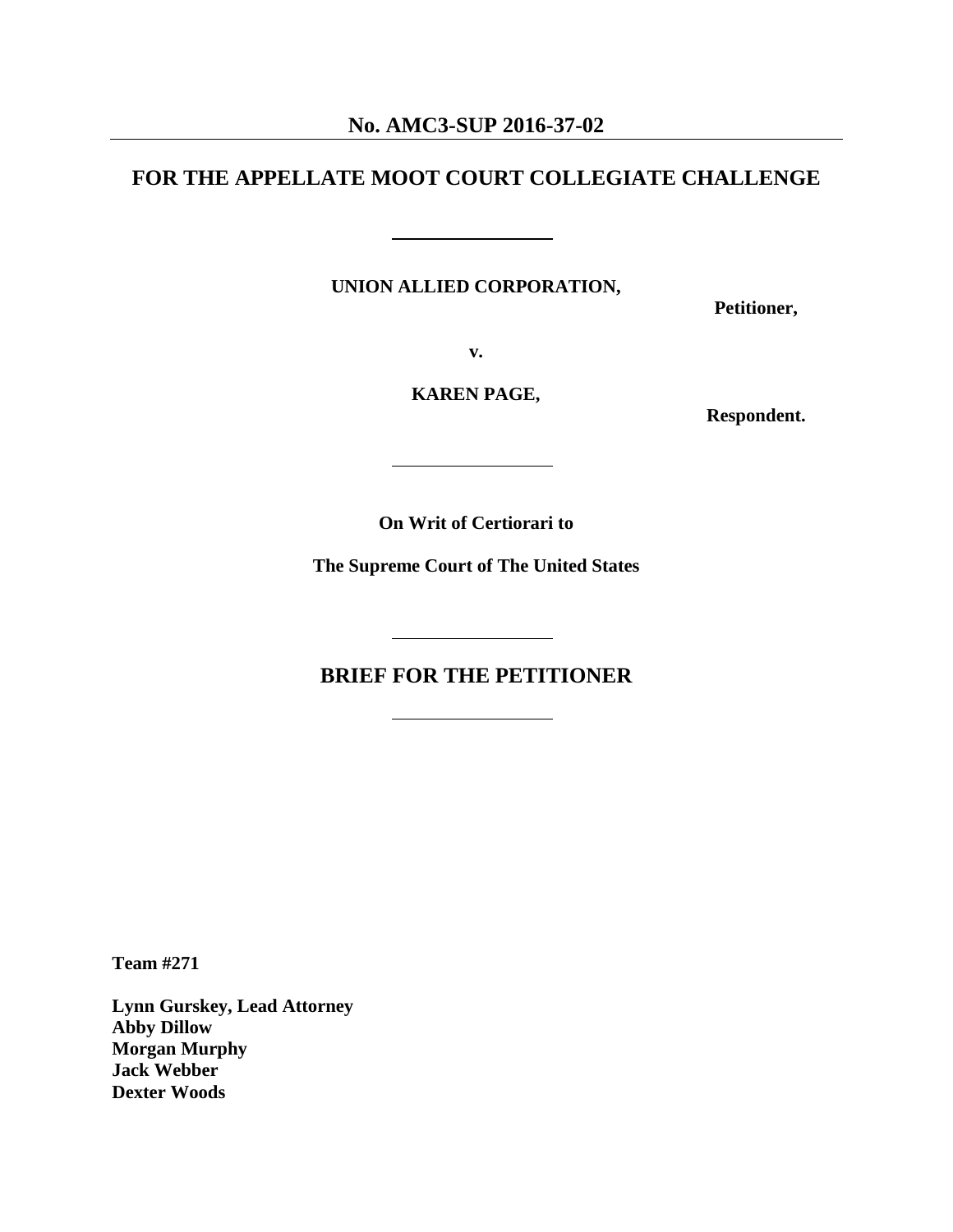# **QUESTION PRESENTED**

Whether an individual who reports securities violations internally, but not to the SEC, is entitled to the anti-retaliation whistleblower protections provided by the Dodd–Frank Act.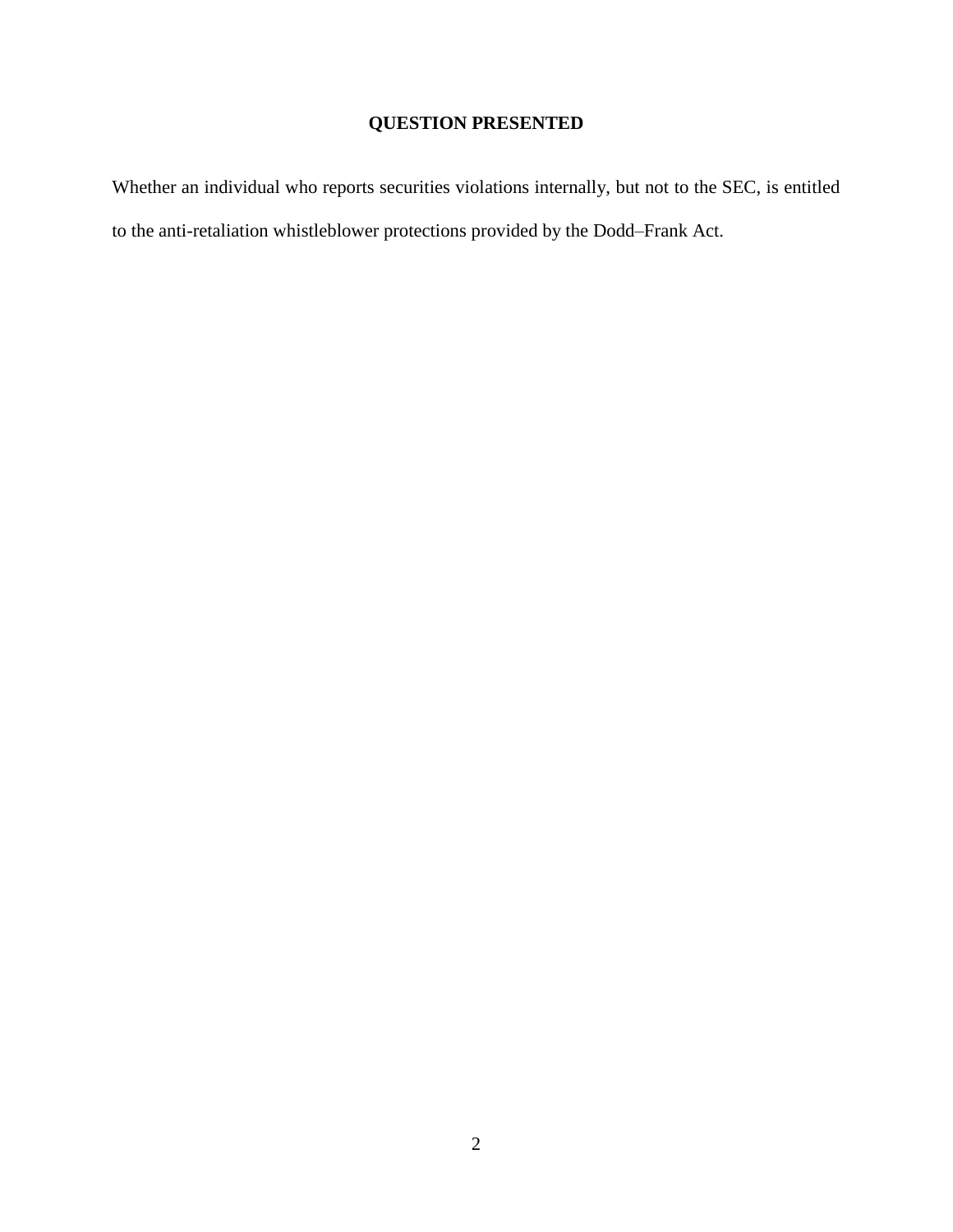# TABLE OF CONTENTS

| <b>ARGUMENT</b>                                                                   |
|-----------------------------------------------------------------------------------|
| 1. THE LANGUAGE OF THE DODD-FRANK ACT IS NON-AMBIGUOUS7                           |
| A. Whistleblower Definition and Anti-Retaliation Protections7-9                   |
| B. Our Reading of the Dodd-Frank Act Observes the Surplusage Canon10-11           |
| C. Observance of Congressional Intent and Use of Judicial Restraint Necessitate a |
|                                                                                   |
|                                                                                   |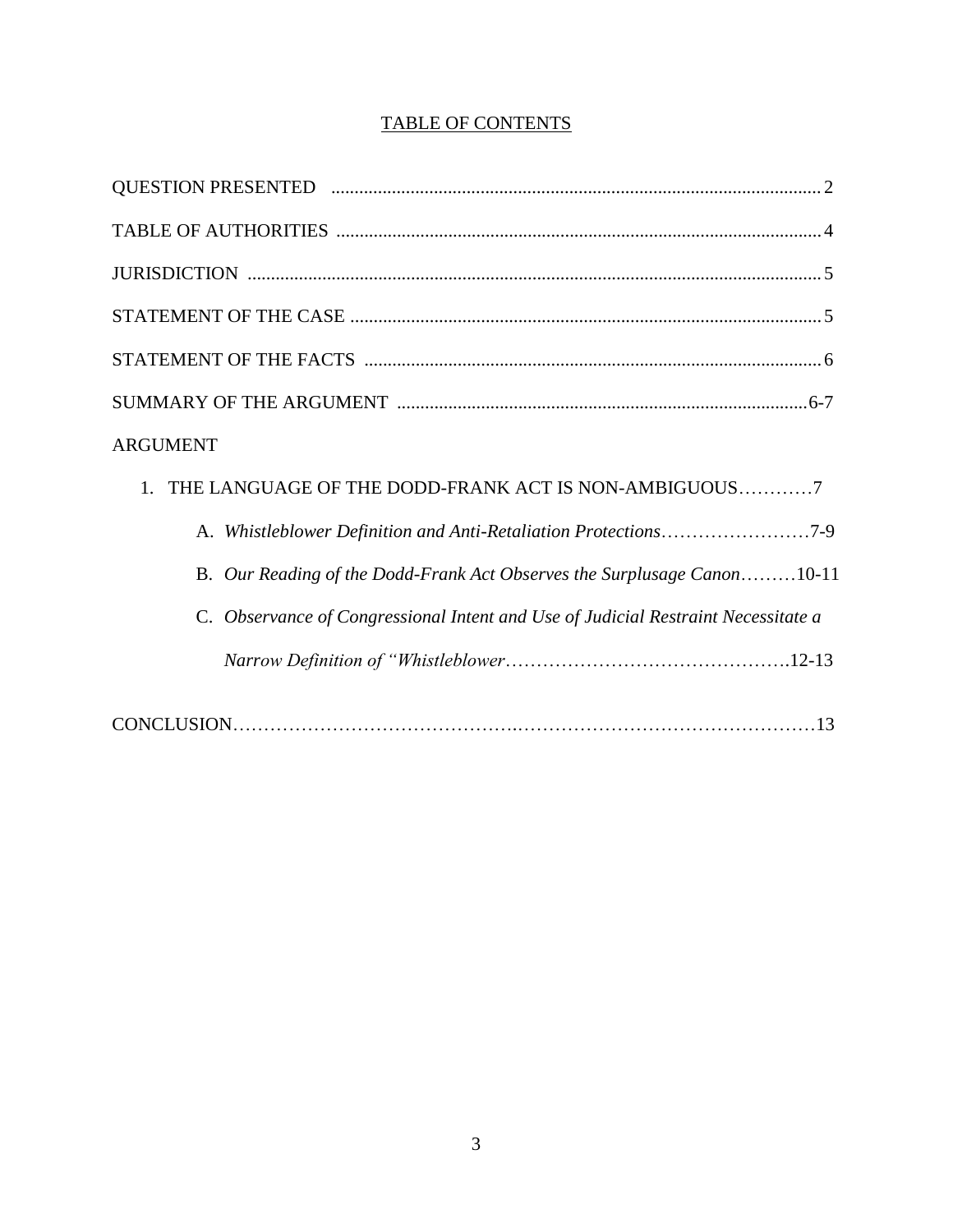## TABLE OF AUTHORITIES

## **CASES CITED**

| Asadi v. G.E. Energy (USA), L.L.C., 720 F.3d 620 (5th Cir., 2013)  9, 10, 11, 12         |  |
|------------------------------------------------------------------------------------------|--|
|                                                                                          |  |
|                                                                                          |  |
| Chevron, U.S.A., Inc. v. Natural Resources Defense Council, Inc., 467 U.S. 837(1984) 11  |  |
| <i>Duncan v. Walker</i> , 533 U.S. 167 (2001) <i>                              .</i>     |  |
| Egan v. Tradingscreen, Inc., No. 10 Civ. 8202, 2011 WL 1672066, (S.D.N.Y. May 4, 2011)12 |  |
| Puffenbarger v. Engility Corporation, 151 F.Supp.3d 651 (E.D. Vir., 2015) 13             |  |
|                                                                                          |  |
| Verble v. Morgan Stanley Smith Barney, LLC, 148 F.Supp.3d 644 (E.D. Tenn, 2015)   13, 14 |  |
| Verfuerth v. Orion Energy Systems, Inc., 65 F.Supp.3d 640 (E.D. Wisc., 2014) 10, 11, 15  |  |

# **OTHER AUTHORITIES**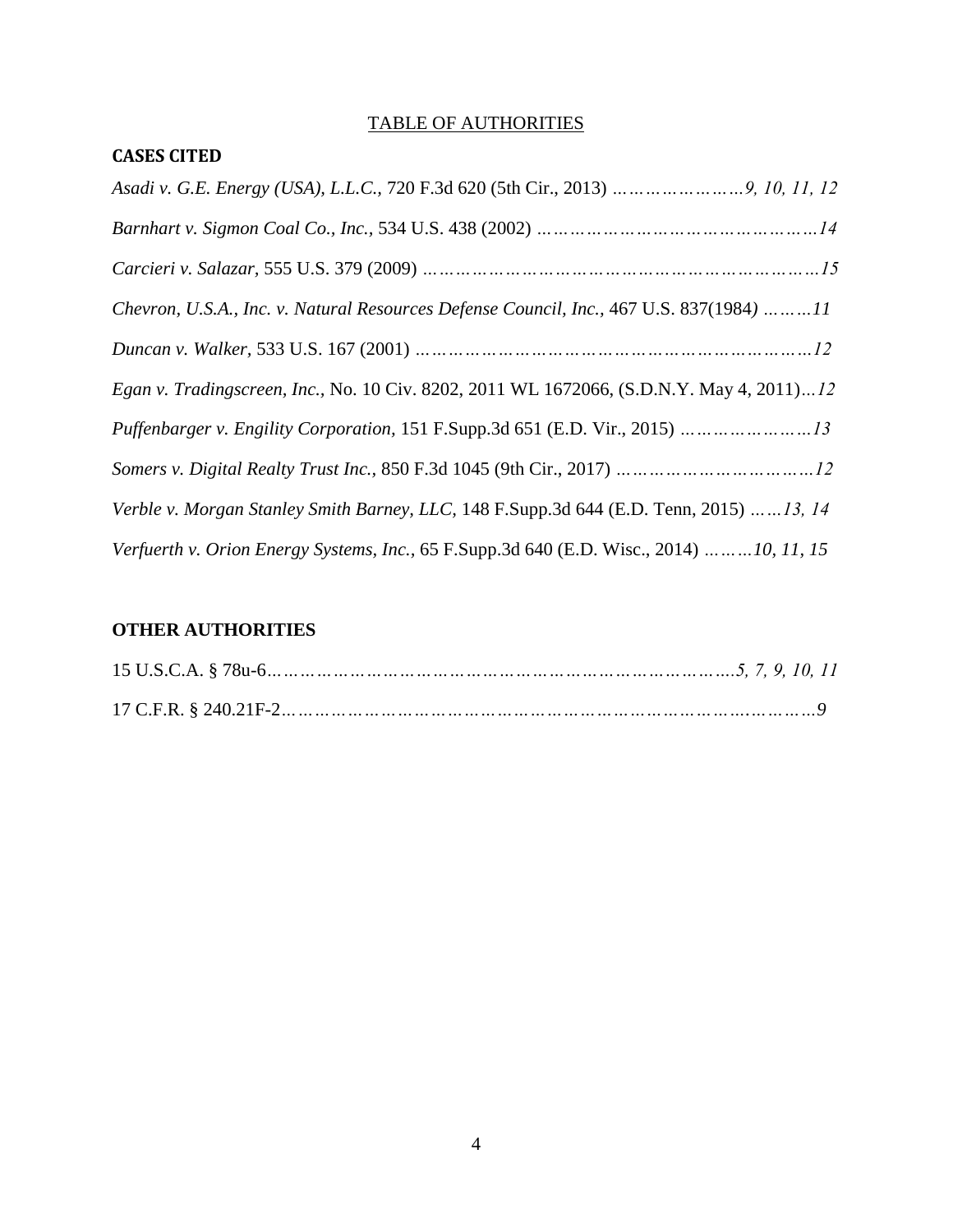## SUPREME COURT OF THE UNITED STATES CASE No. AMC3-SUP 2014-37-02

UNITED ALLIED CORPORATION, Petitioner, v. KAREN PAGE, Respondent.

## BRIEF FOR THE PETITIONER **\_\_\_\_\_\_\_\_\_\_\_\_\_\_\_\_\_\_\_\_\_\_\_\_\_\_\_\_\_\_\_**

**\_\_\_\_\_\_\_\_\_\_\_\_\_\_\_\_\_\_\_\_\_\_\_\_\_\_\_\_\_\_\_**

#### **JURISDICTION**

We agree that as the final court of appeals, the Supreme Court of the United States has jurisdiction over this case. We further agree to not raise any jurisdictional issues in either our brief or our oral arguments.

#### STATEMENT OF THE CASE

The Respondent, Karen Page, (hereinafter Page) brought civil action in the United States District Court for the District of Hell's Kitchen pursuant to 15 U.S.C. § 78u-6(h)(1)(a)(iii) alleging that Petitioner, United Allied Corporation, (hereinafter United Allied) violated the Dodd-Frank Act by retaliating against her for whistleblowing. After internally reporting what she believed to be a violation of the Securities Exchange Act of 1934, Page was given a negative performance review and offered a severance package which included a nondisclosure agreement and the release of United Allied from any subsequent claims by Page. R. at 5-7, 9. After declining to sign the severance agreement, Page was released from her position on October 9, 2015. R. at 4. Page filed a complaint alleging retaliation claims against United Allied, which in turn filed a motion to dismiss Page's complaint pursuant to Fed. R. Civ. P. 12(b)(6) for failure to state a claim. The motion to dismiss was granted on December 1, 2015 by the District Court. R. at 9. Page appealed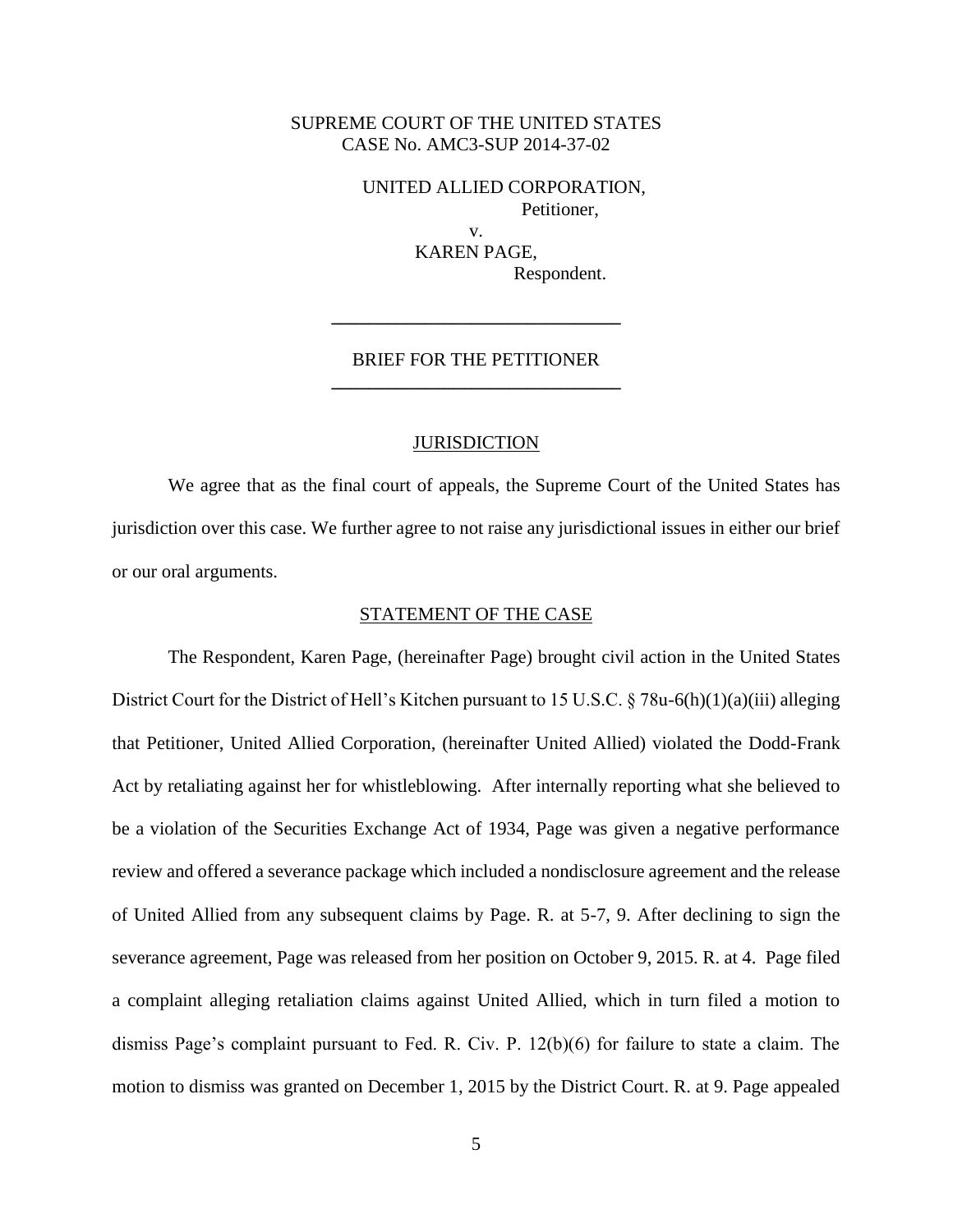to the United States Court of Appeals for the Fourteenth Circuit which overturned the District Court's ruling. This appeal by United Allied was granted writ of certiorari by this honorable Court on October 13, 2016. R. at 22.

## STATEMENT OF THE FACTS

In May 2013, Karen Page began working for Union Allied Company, a subsidiary of the investment company Confederated Global Investments. In 2014, Page received an "Outstanding" performance review and an end-of-year bonus from Union Allied. R. at 2, 3. On April 10, 2015, an email intended for Page's supervisor, Michael McClintlock, was instead sent to her. After viewing an attached file indicating that a number of the firm's Chinese clients were involved in transactions with unverified and unrecorded entities, Page notified McClintlock of her concerns regarding the aforementioned client transactions within the same day. McClintlock assured Page that everything was in order. Three months later, on July 17, 2015, Page received a negative performance review, and then on September 17, 2015, McClintlock, along with an attorney representing the firm, met with Page. R. at 5. During this meeting, McClintlock offered Page a severance package, which included a lump sum payment and required Page to sign a nondisclosure agreement stipulating that she release any and all claims against Union Allied. R. at 6, 7. After Page declined to sign the agreement, Union Allied terminated her employment on October 9, 2015.

### SUMMARY OF THE ARGUMENT

The Court of Appeals erred in reversing the District Court's order granting United Allied's motion to dismiss. First, Page does not qualify as a "whistleblower" under the Dodd-Frank Act and therefore is not entitled to the anti-retaliation protections provided by the act. Further, the definition of a "whistleblower" is clear and unambiguous, precluding the need for Chevron deference. Second, the District Court's interpretation of the Dodd-Frank Act stands in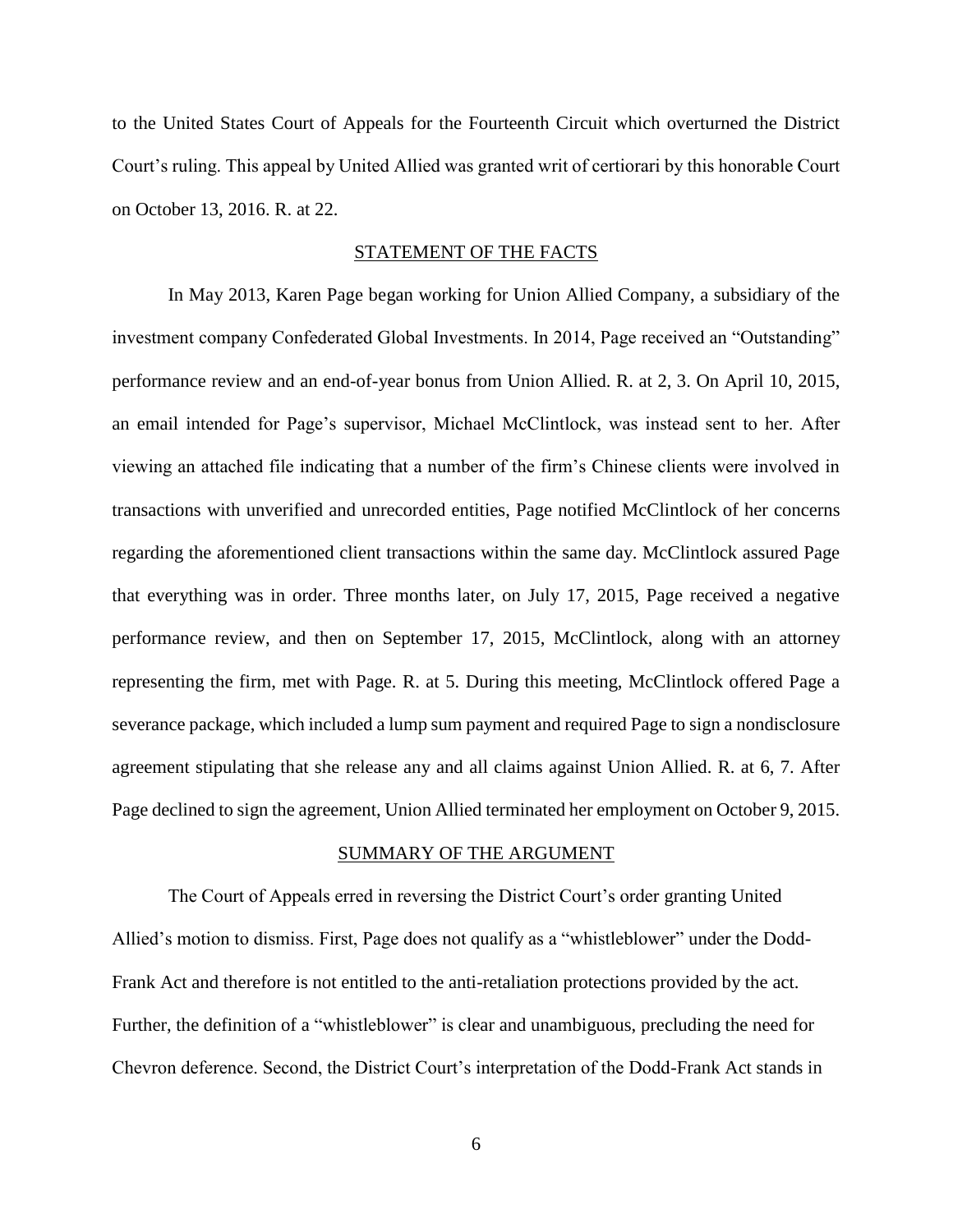full accord with the surplusage canon, granting significance to each word of the Dodd-Frank Act. Third, the District Court properly exercised judicial restraint in recognizing the congressional intent behind the narrow definition of "whistleblower" in the Dodd-Frank Act. As such, this honorable court should reverse the decision of the Court of Appeals and reinstate the District Court's order dismissing Page's complaint for failure to state a claim.

#### ARGUMENT

## I.THE LANGUAGE OF THE DODD-FRANK ACT IS UNAMBIGUOUS.

### *A. Whistleblower Definition and Anti-Retaliation Protections*

The fundamental question which determines whether Page is entitled to the antiretaliation protections of the Dodd-Frank Act (hereinafter the Act), is whether Page meets the statutory definition of a whistleblower as defined therein. Congress clearly and unambiguously defines "whistleblower" in the Act as "any individual who provides, or two or more individuals acting jointly who provide, information relating to a violation of the securities laws *to the Commission*, in a manner established, by rule or regulation, by the Commission." 15 USC 78u-6(a)(6). In *Asadi v. G.E. Energy* 720 F.3d 620 (5th Cir., 2013), the court found profound clarity in this definition, saying, "this definition, standing alone, expressly and unambiguously requires that an individual provide information to the SEC [Securities and Exchange Commission] to qualify as a whistleblower… Under Dodd-Frank's plain language and structure, there is only one category of whistleblowers: individuals who provide information relating to a security law violation to the SEC". *Id*. at 623. As Page failed to provide information to the SEC, there can be no ambiguity as to her failure to meet Congress' statutory definition of a whistleblower.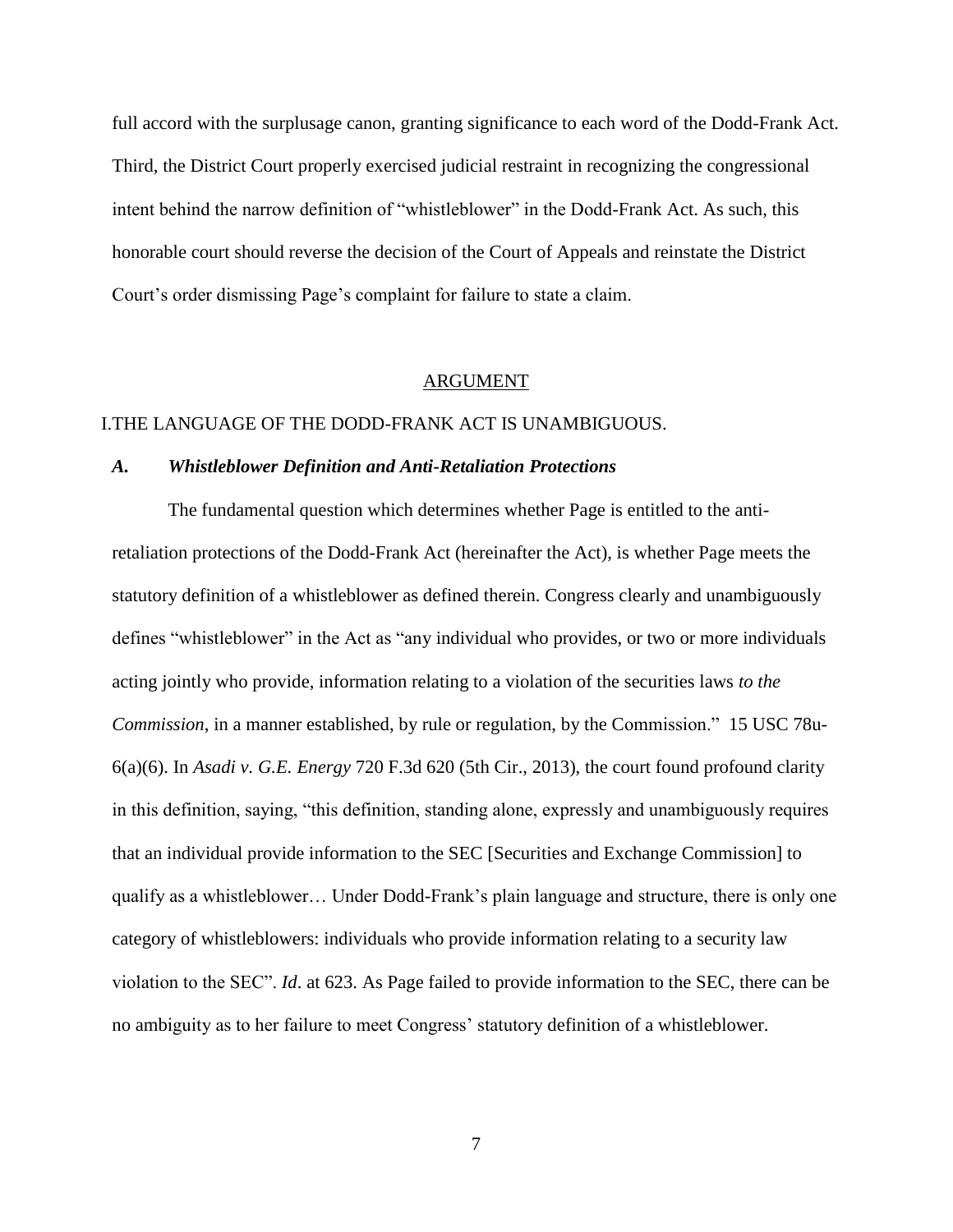Page argues that ambiguity arises within the Dodd-Frank Act based on an alleged tension between the statutory definition of a whistleblower and the third subsection of anti-retaliation protections. Based on this "ambiguity," Page asks this court to affirm the ruling of the circuit court, which adopted an overly broad definition of "whistleblower" based on protected behaviors, rather than the clear and specific definition of "whistleblower" contained in the Act. Page asks this court to ignore multiple principles of statutory interpretation, and to use to protections granted to "whistleblowers" to retroactively define what qualifies as a "whistleblower" in the first place. Contrary to Page's argument, the lack of ambiguity in Congress's definition of "whistleblower" was recognized by the district court in *Verfuerth v. Orion Energy Systems, Inc.* 65 F. Supp. 3d 640 (E.D. Wisc., 2014), which stated "[t]here is no ambiguity in the statute at all ...." *Id*. at 644. If an individual qualifies as a whistleblower, then and only then is that individual entitled to the protections offered solely to whistleblowers. Reporting to the SEC is a precursor to qualifying for the protections described in the three antiretaliation clauses. In *Verfuerth*, the apparent ambiguity in Dodd-Frank is explained as a step/tier system. If one qualifies as a whistleblower under tier one, then one is entitled to the protections listed in tier two, even though the activities protected in tier two may be broader in scope than the activities required for qualification in tier one. With this understanding, it is apparent Congress drew a clear distinction between those behaviors which render an individual a "whistleblower," and those which a "whistleblower," once qualified, is protected in performing. This interpretation follows the principle established in *FDA v. Brown & Williamson Tobacco Corp* and in *Asadi* by reconciling the extra-definitional broadness of subsection (iii) with the statutory definition of "whistleblower," where the court said that, [a]lso, if possible, we interpret provisions of a statute in a manner that renders them compatible, not contradictory." *See FDA v.*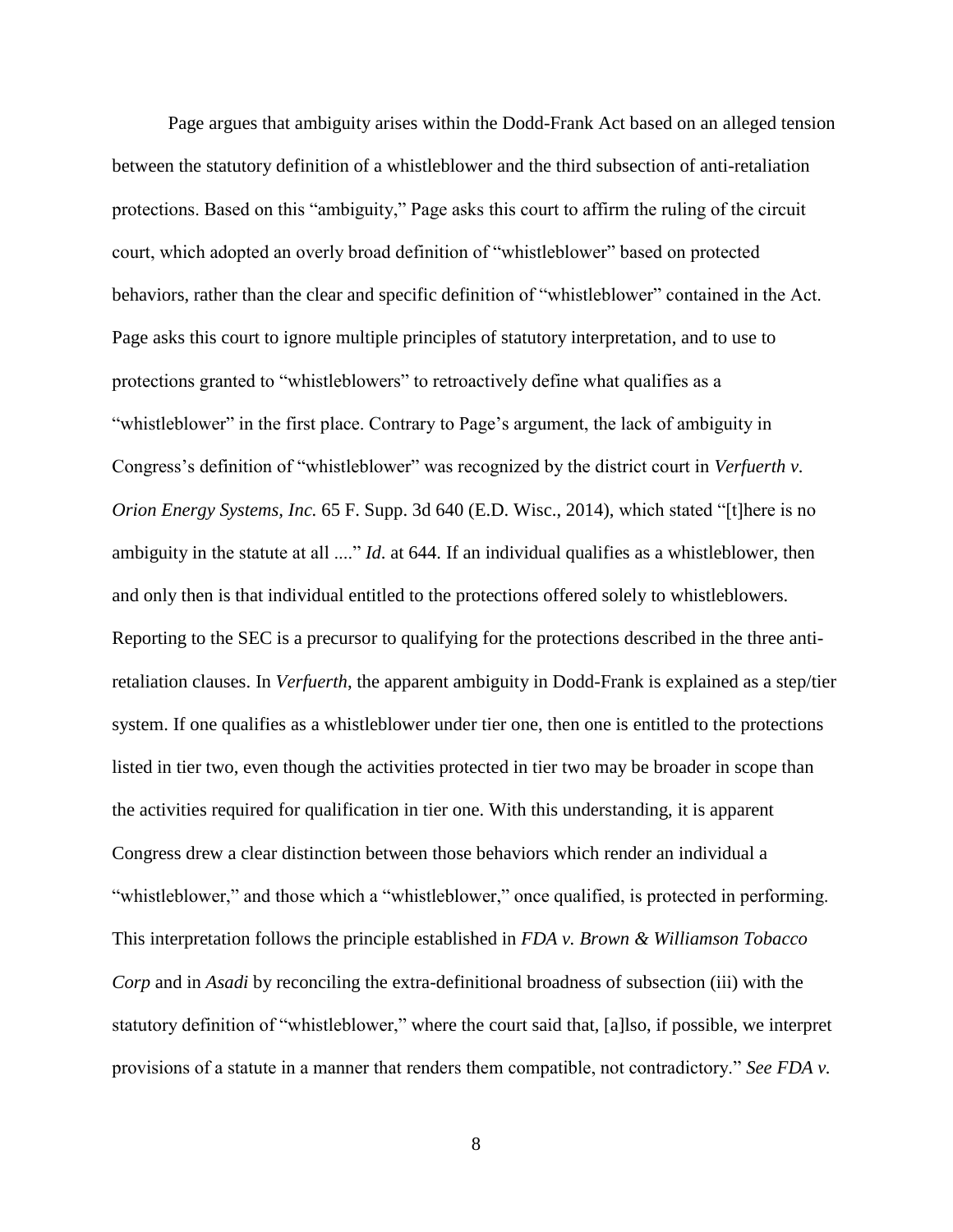*Brown & Williamson Tobacco Corp*., 529 U.S. 120, 133, 120 S.Ct. 1291, 146 L.Ed. 2d. 121 (200) ("A court must … interpret the statute as a symmetrical and coherent regulatory scheme, and fit, if possible, all parts into an harmonious whole,")" *Asadi v. G.E. Energy Systems* 720 F.3d 620; 2013 U.S. App. *Id*. at 622. Finally, even if the statute results in what appears to be an unintuitive practical result, the court rightly noted, "[b]ut even if the statute produces a somewhat confusing public policy outcome, that does not mean there is any ambiguity in the statute itself." *Verfuerth v. Orion Energy Systems, Inc.* 65 F. Supp. 3d 640; 2014 U.S. Dist. *Id*. at 644.

When looking at the meaning of a statute, this court stated in *Chevron, U.S.A., Inc. v. Natural Resources Defense Council, Inc.*, 467 U.S. 837 (1984), "First, always is the question whether Congress has directly spoken to the precise question at issue. If the intent of Congress is clear, that is the end of the matter; for the court, as well as the agency, must give effect to the unambiguously expressed intent of Congress." *Id* at 842-843. Considering the language of Dodd-Frank, Congress spoke directly to the definition of "whistleblower" and then moved through a step/tier system of protections; therefore, consistent with this court's own directive, effect must be given to the "unambiguously expressed intent of Congress." This means "it is the end of the matter" under the directives of *Chevron* and proceeding to step two of *Chevron* is prohibited, and any deference to 17 C.F.R. § 240.21F-2 is unwarranted. The SEC's interpretation and rule is deemed unnecessary, because the deference called for by step two is extraneous as the meaning and intent of 15 U.S.C. § 78u-6(h)(1)(a)(iii) is clear. A clear, concise, non-ambiguous definition has been laid out by Congress, and as Page failed to report to the SEC, she failed to fulfill the qualifications of a "whistleblower"—and therefore is not entitled to the anti-retaliation protections of the Act.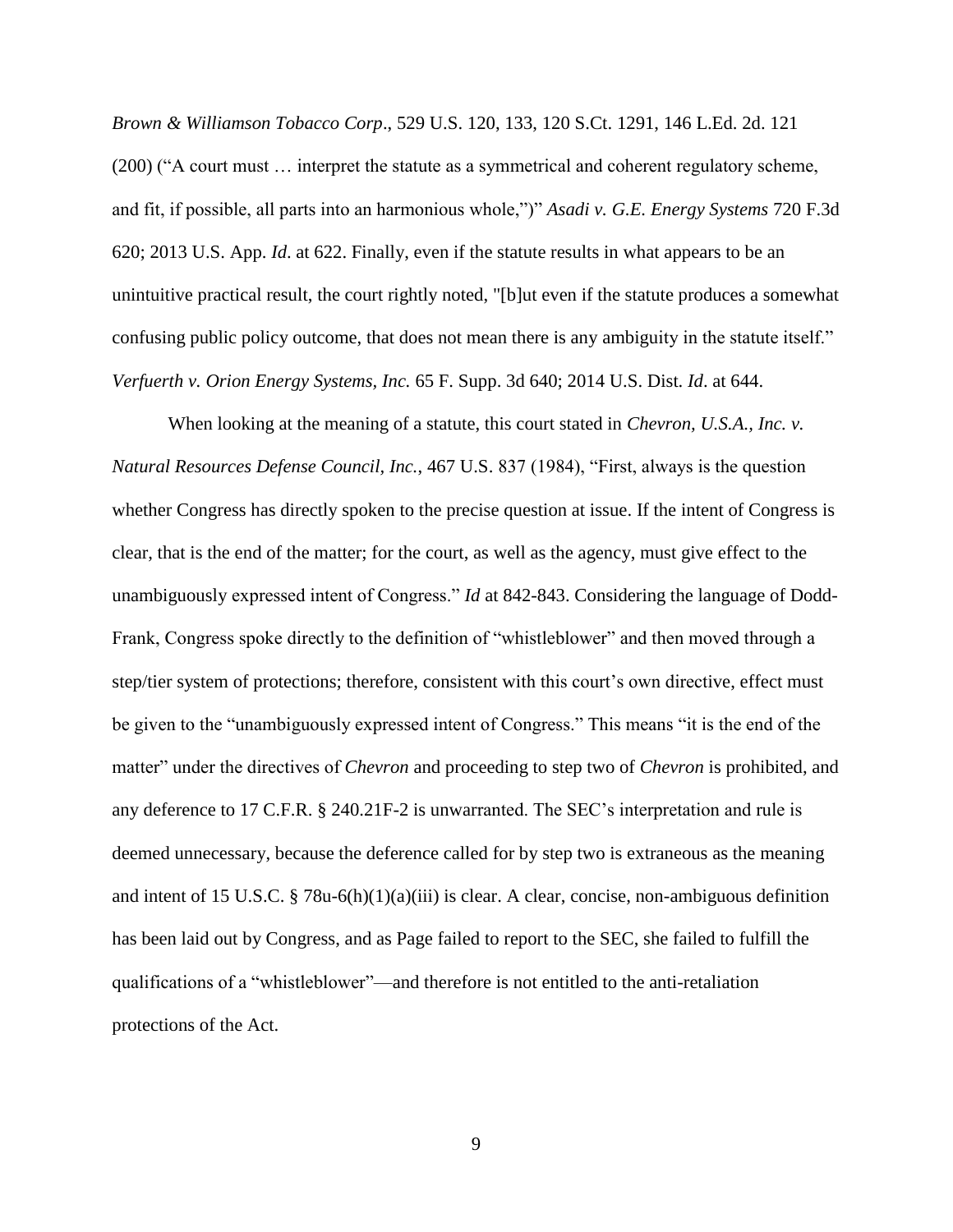# *B. The District Court's Interpretation of the Dodd-Frank Act Observes the Surplusage Canon.*

In *Duncan v. Walker* 533 U.S. 167 (2001), this Court stated, "[i]t is our duty 'to give effect, if possible, to every clause and word of a statute.' *United States v. Menasche*, 348 U.S. 528, 538-539, 75 S.Ct. 513, 99 L.Ed. 615 (1955)'. . .We are thus 'reluctan[t] to treat statutory terms as surplusage' in any setting. *Babbitt v. Sweet Home Chapter Communities for Great Ore.,* 515 U.S. 687, 698, 115 S. Ct. 2407, 132 L.Ed.2d 597 (1995)." *Id*. at 174. *Asadi v. G.E. Energy* 720 F.3d 620 (5th Cir., 2013), states, "A statute ought, upon the whole, to be so construed that, if it can be prevented, no clause, sentence, or word shall be superfluous, void, or insignificant." *Id*. at 628. Rendering any single word or phrase superfluous is something the Court does not take lightly. The Courts have ruled both ways on this issue with regard to the phrase "to the Commission" in the Act's definition of a whistleblower from section 15 U.S.C. § 78u-6. However, the reading necessitated by the surplusage canon is to read the anti-retaliation provisions of Dodd-Frank through the lens of the previously stated definition of a "whistleblower." This inevitably narrows the funnel for those who can be protected by the act, but it follows the wording of the act and gives each word meaning, in accordance with the surplusage canon.

Page argues that narrowing "whistleblower" to mean someone who reports to the Commission and not someone who reports internally renders section 15 U.S.C. § 78u-6(h)(1)(a)(iii) superfluous. In *Somers v. Digital Realty Trust, Inc.* 850 F.3d 1045 (2017), the Court says, "A strict application of DFA's definition of whistleblower would, in effect, all but read Subdivision (iii) out of the statute." *Id*. at 1050. However, this is inaccurate. 15 U.S.C. §  $78u-6(h)(1)(a)(iii)$  states that whistleblowers are protected "in making disclosures that are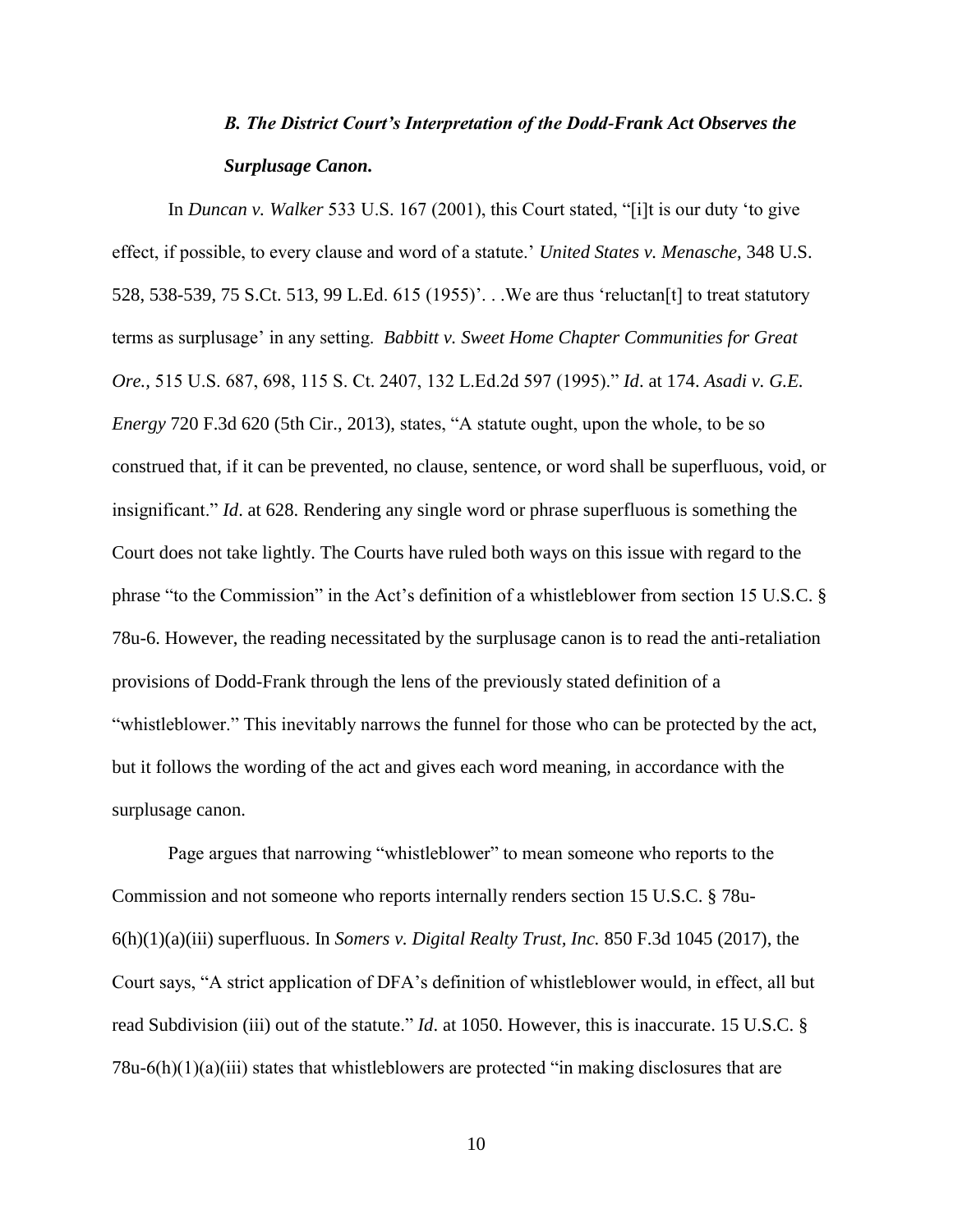required or protected under the Sarbanes-Oxley Act of 2002." When read naturally, as it follows the Dodd-Frank definition of a whistleblower which defines it as someone who reports to the Commission, this section means that within the confines of the DFA whistleblower definition, someone who reports something protected by Sarbanes-Oxley to the Commission is protected under Dodd-Frank, and Subsection (iii) becomes a catch-all provision for the rare cases where those who report to the SEC are not protected. The principle of whistleblowers being defined and protected through the definition is evident in *Asadi v. G.E. Energy* 720 F.3d 620 (5th Cir., 2013), when the Court states that, "There is only one category of whistleblowers: individuals who provide information relating to the SEC. The three categories listed in 15 U.S.C. § 78u-6(h)(1)(a) represent the protected activity in a whistleblower-protection claim." *Id*. at 625. The concept of the catch-all is evidenced in *Verble v. Morgan Stanley Smith Barney, LLC*, 676 Fed. Appx. 421; 2017 U.S. App. (2017), in which the Court says, "while clauses (i) and (ii) already address situations where a whistleblower is terminated for providing information to the SEC, clause (iii) would protect plaintiff in a situation where he provided information to both the SEC and the FBI, but defendants were only aware of the disclosure to the FBI and terminated plaintiff for that reason." *Id*. at 654. In *Puffenbarger v. Engility Corporation, et al.* 151 F. Supp. 3d 651 (E.D. Vir., 2015), the Court declares that the definition of whistleblower does not render Section (iii) superfluous, but rather gives bounds with which to define a whistleblower, and the activity protected within those bounds. *Id*. at 664, 665.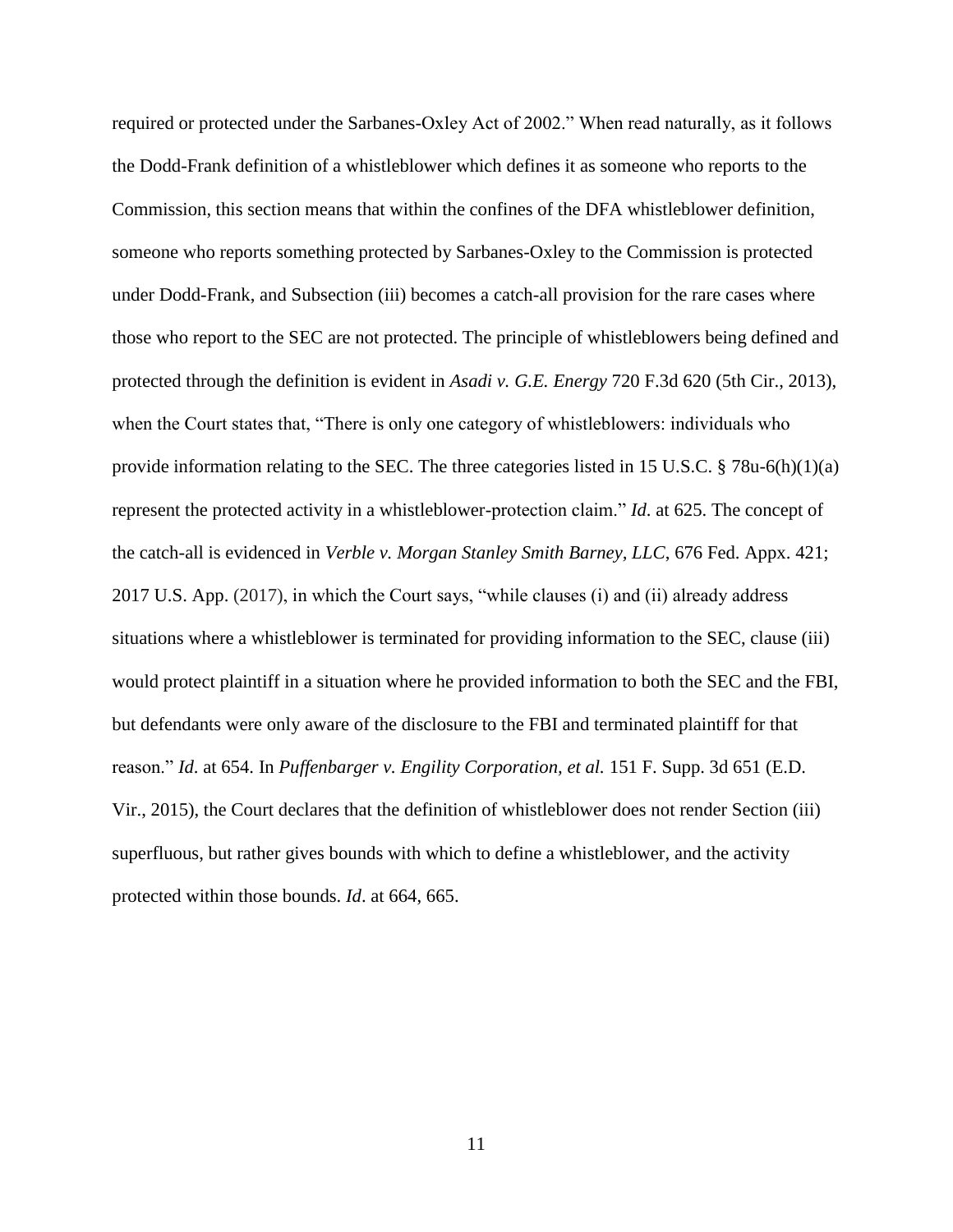# *C. Observance of Congressional Intent and Use of Judicial Restraint Necessitate a Narrow Definition of "Whistleblower."*

Page argues that preference should be given to a more favorable wording of the statute based on the stated intent of the Act to provide more protections to whistleblowers and eradicate illegal business practices. "But, the court is not to disregard the unambiguous text of a statute in order to achieve broad statutory aims." *Verble v. Morgan Stanley Smith Barney, LLC,* 676 Fed. Appx. 421 (E.D. Tenn, 2015). *Id*. at 655. This court should exercise proper restraint in this instance and reject the notion that the Judiciary should rewrite, rather than responsibly interpret statutes. Separation of powers dictates that the drafting and passing of legislation, like the statute in question, lies solely within the purview of the legislative branch. Just because a court may be able to conceive of a better way to mold public policy or shape business practices, does not empower the judiciary to enact legislation. Rather, as stated in *Barnhart,* "[w]here the statutory language is clear and unambiguous, this Court need neither accept nor reject a particular "plausible" explanation for why Congress would have written the statute as it did" *Barnhart v. Sigmon Coal Co., Inc.* 534 U.S. 438; 122 S. Ct. 941; 151 L. Ed. 2d 908; 2002 U.S*. Id*. at 460- 461. It is not the place of the courts to adopt a more favorable wording for the purpose of greater effect, and it is improper of the respondent to ask this court to do so. To engage in such a violation of the separation of powers as to take on the role of lawmakers, rather than jurists, would be to undermine the very foundation of the Constitution which granted this court its enumerated powers.

When considering congressional intent, one must first examine the specific language. It is clear in the Dodd-Frank Act that Congress intentionally choose a specific definition. As stated in *Egan,* "[t]he absence of similarly broad protections for whistleblowers alleging securities law